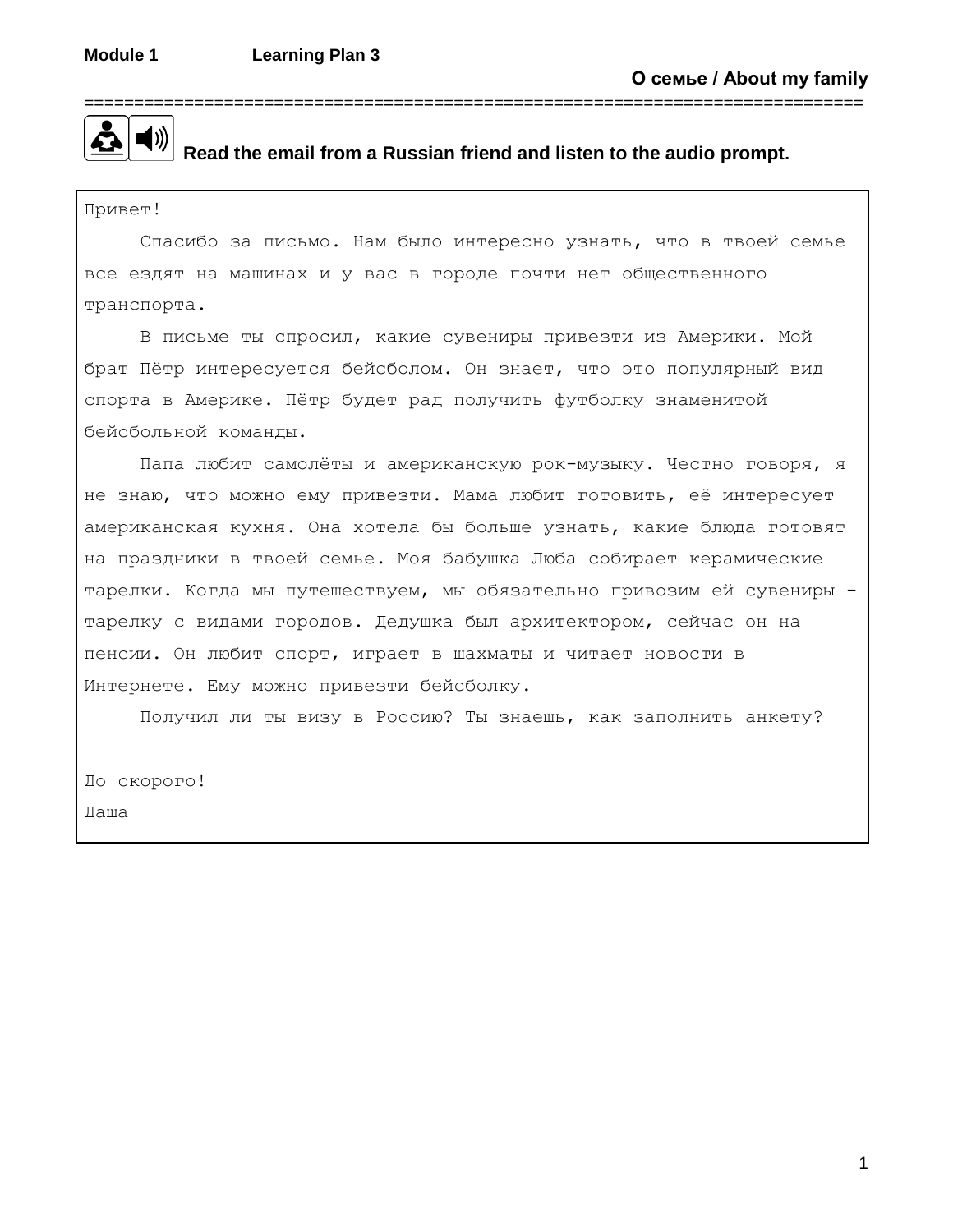==============================================================================

**Comprehension Checks**

# **Упражнение 1**

# **Answer the questions about the text:**

- 1. What is the topic of Dasha's message?
	- a. Good gifts to bring for her family
	- b. Russian souvenirs for your family
	- c. Popular games for Russian families
	- d. Favorite foods for family dinners
- 2. What does Dasha want to know?
	- a. How to apply for a visa to the US
	- b. What forms you need to fill out
	- c. If you have your travel documents
	- d. Where to find help with forms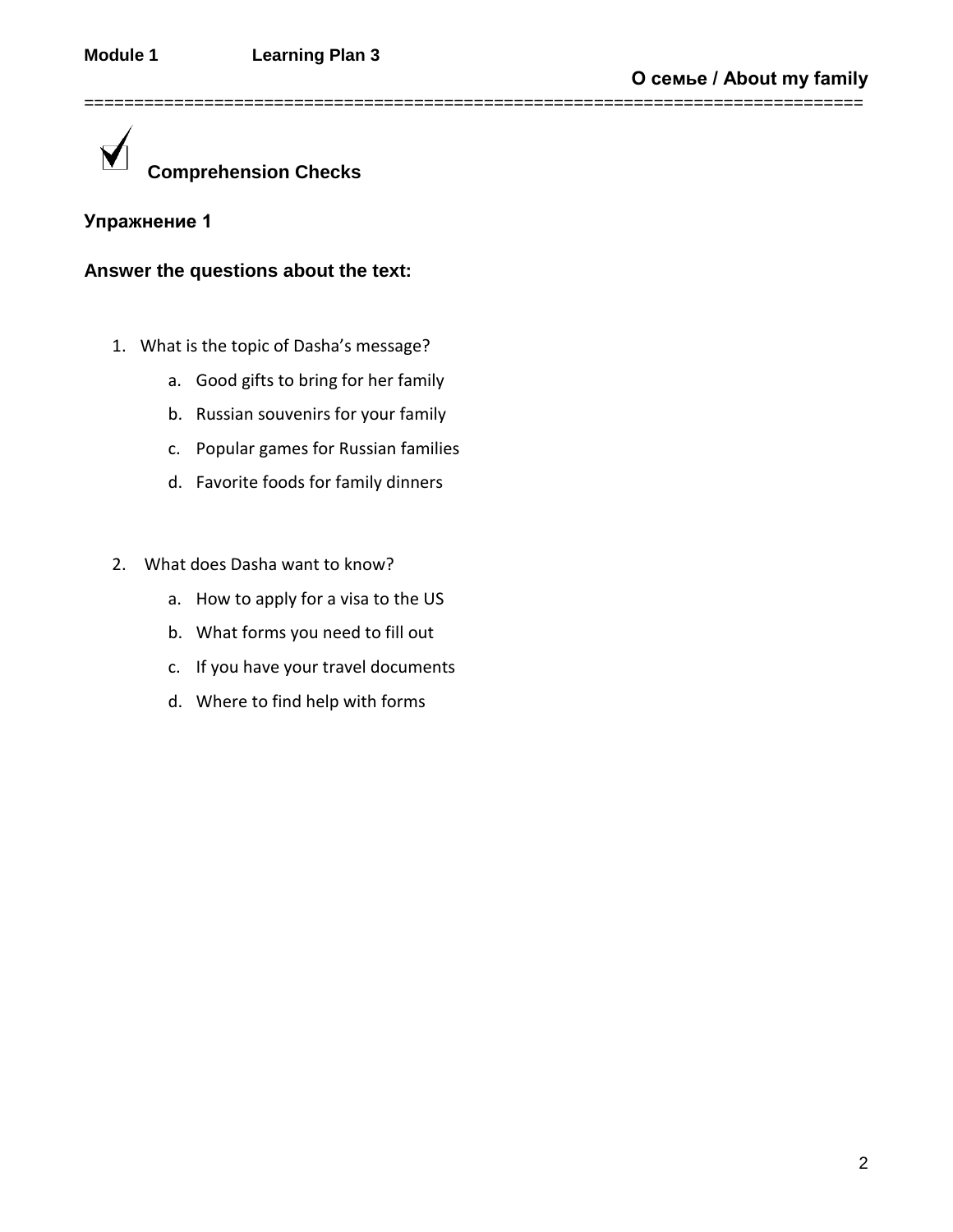**Упражнение 2**

**Based on the message from Dasha, complete the graphic organizer with each person's interests and an idea for a gift for each person in Dasha's family.**

==============================================================================

| Кому нравится | Что нравится? | Хороший сувенир |
|---------------|---------------|-----------------|
| Бабушке       |               |                 |
| Маме          |               |                 |
| Петру         |               |                 |
| Дедушке       |               |                 |
| Папе          |               |                 |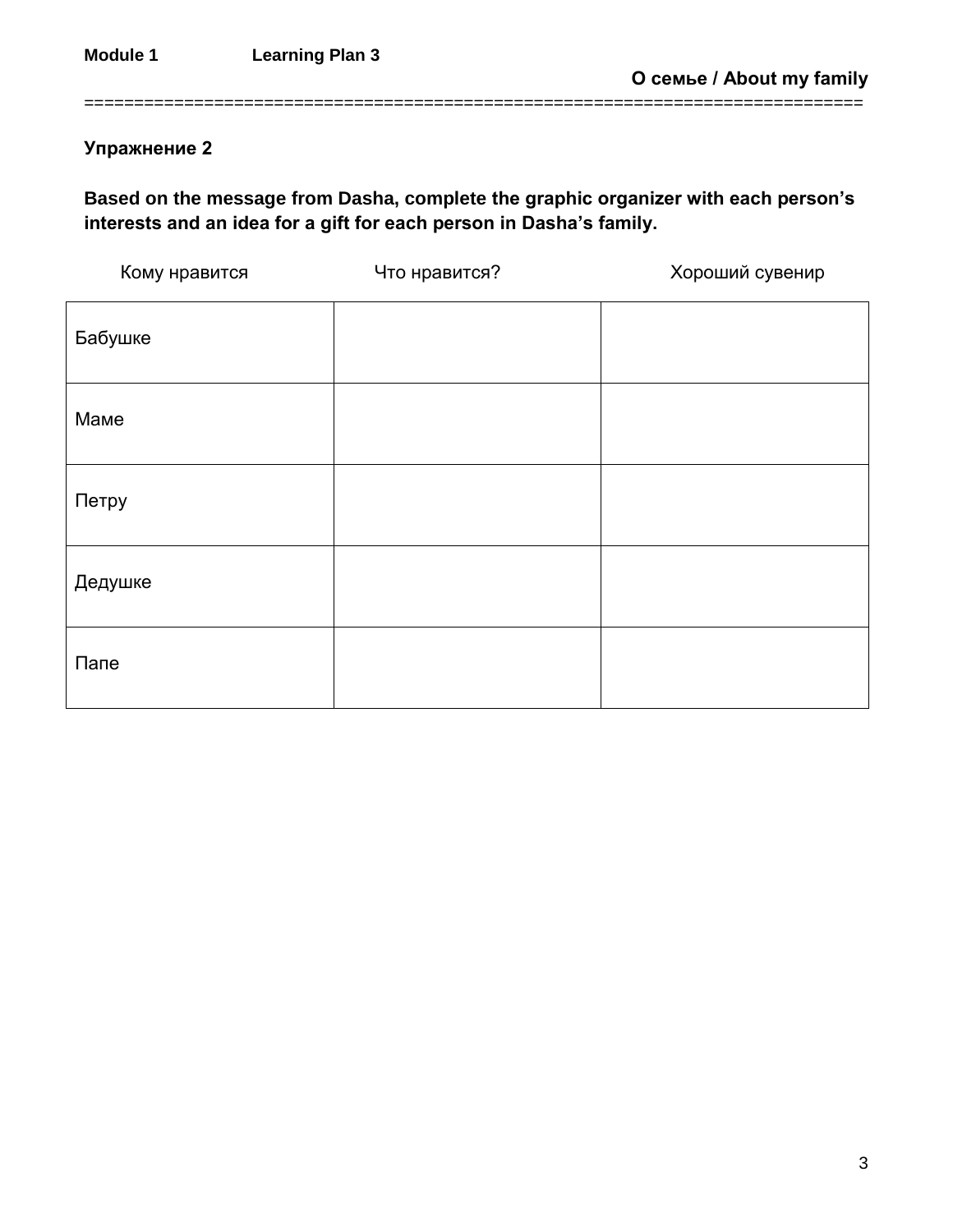### **Упражнение 3**

**The instructor chooses one of the statements. Learners are directed to four corners of the room, one each for "совершенно согласны (strongly agree), согласны (agree), не согласны (disagree) and совершенно не согласны (strongly disagree). Each learner chooses a partner and shares his or her reasons for choosing that corner of the room.**

==============================================================================

➽ **Independent Learners fill in the provided graphic organizer.** 

Бейсбол - это популярный американский вид спорта

Лучший американский спорт – это бейсбол.

Самый популярный вид спорта спорта в Америке – это американский футбол.

Футбол и баскетбол – это женские виды спорта.

Шахматы – это национальный русский вид спорта спорт.

Спорт у нас в школе считается очень важным делом.

| Совершенно<br>согласны | Согласны | Не согласны | Совершенно не<br>согласны |
|------------------------|----------|-------------|---------------------------|
|                        |          |             |                           |
|                        |          |             |                           |
|                        |          |             |                           |
|                        |          |             |                           |
|                        |          |             |                           |
|                        |          |             |                           |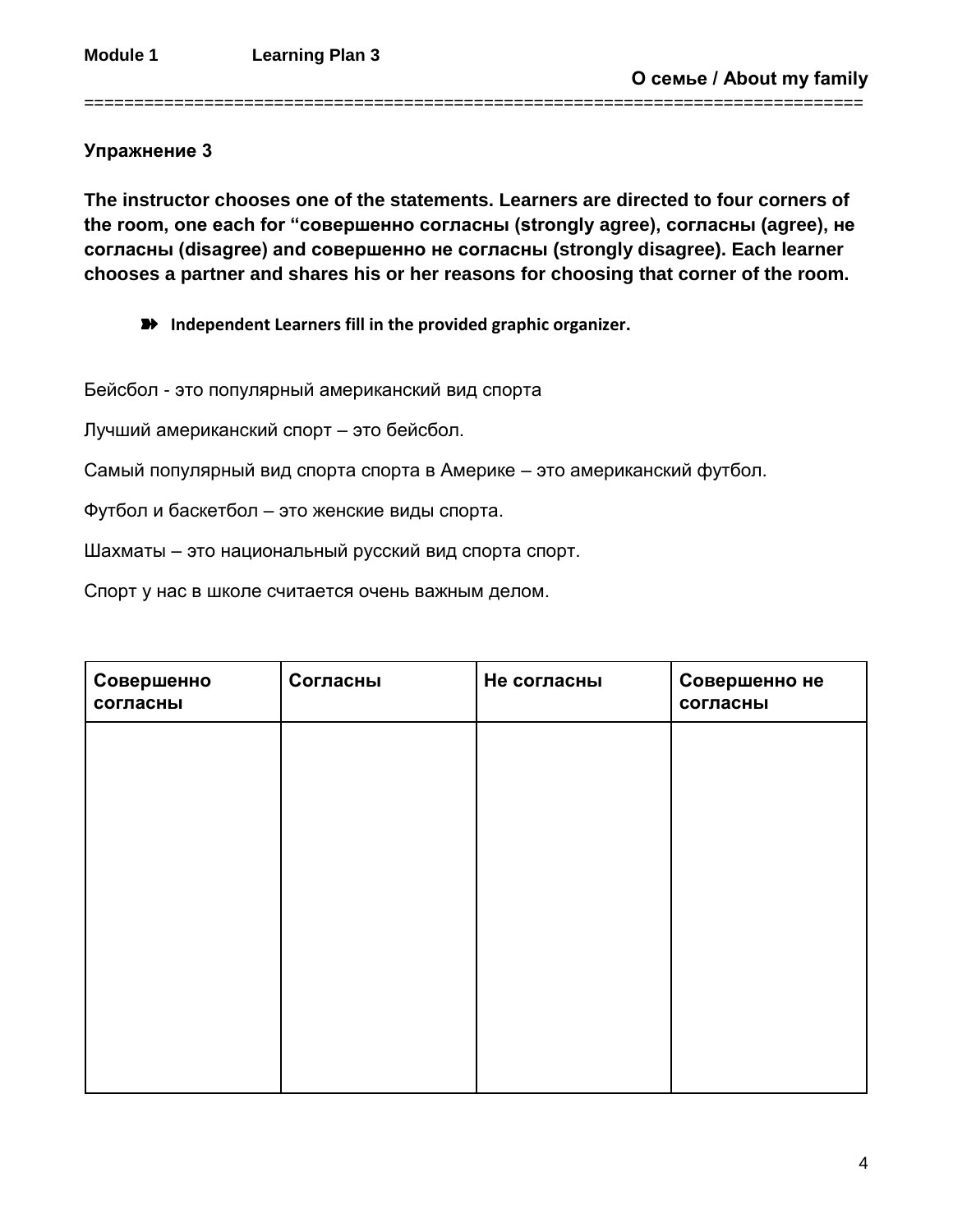# **Упражнение 4**

**Speaking Activity: Converse with each other about different holiday food. After that, describe your family's favorite holiday food.**

==============================================================================

| Праздник | Любимая еда |
|----------|-------------|
|          |             |
|          |             |
|          |             |
|          |             |
|          |             |
|          |             |
|          |             |
|          |             |
|          |             |
|          |             |
|          |             |
|          |             |
|          |             |
|          |             |
|          |             |
|          |             |
|          |             |
|          |             |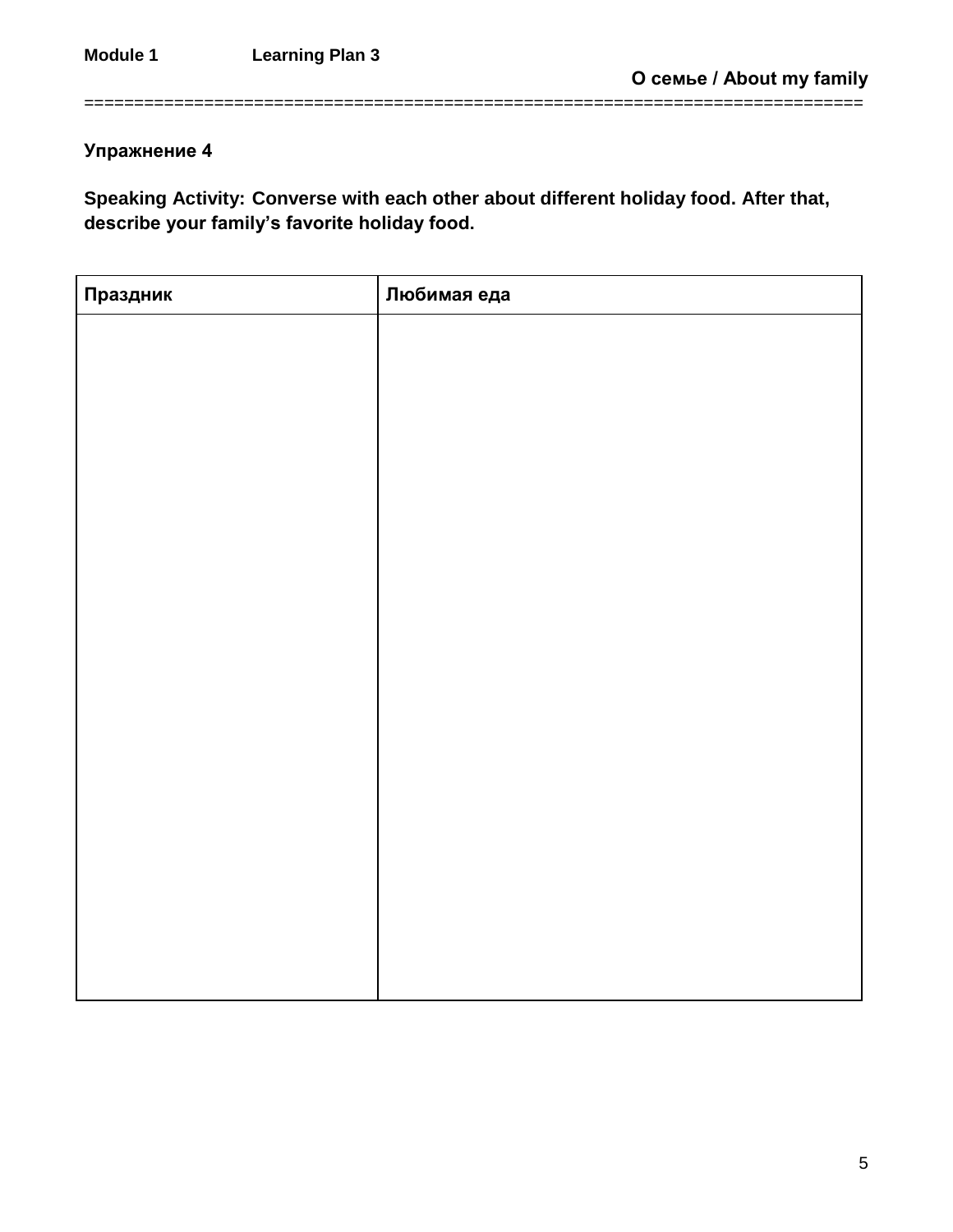# **STUDENT PROGRAM LEARNING PLAN**

==============================================================================

*For step-by-step help in completing this document, please see the accompanying annotated learning plan and sample learning plan.*

| Date:                           |       | Grade Range of Learners: Pre-College students |  |
|---------------------------------|-------|-----------------------------------------------|--|
| <b>Total Number of Minutes:</b> | 60min | Targeted Performance Level: Intermediate Mid  |  |

### **LEARNING GOALS**

*What Can-Do statement(s) from the curriculum template does this lesson address?*

I can give reasons for my ideas and preferences about sports. (IS)

I can understand basic information about personal interests. (IR)

I can understand the main ideas in personal communication (a letter) (IR)

I can give a short presentation on a person, landmark, food or cultural event. (PS)

### **OPENING ACTIVITY**

*How will you capture the students' energy and commitment for this lesson?*

# **An American student receives a reply from Dasha about the souvenirs for her family.**

**STAGE 1 What will learners be able to do with what they know by the end of this episode***?*

**STAGE 2 How will learners demonstrate what they can do with what they know by the end of this episode?**

### **EPISODE 1**

| <b>Learning Targets</b>                                                               | Culture, Content & Language                                                                            | <b>Checking for Learning</b>                                                                                                                                                     |
|---------------------------------------------------------------------------------------|--------------------------------------------------------------------------------------------------------|----------------------------------------------------------------------------------------------------------------------------------------------------------------------------------|
| What specific can-do                                                                  | What do learners need to know to meet the                                                              | How will you know that learners have met the                                                                                                                                     |
| addresses this episode?                                                               | $can$ -do?                                                                                             | learning target for this episode?                                                                                                                                                |
| I can understand the<br>main ideas in personal<br>communication (a<br>letter) (IR+IL) | В письме ты спросил, какие<br>сувениры привезти из Америки.<br>Sports and hobbies in Russian<br>family | Learners read the text and listen to the<br>audio prompt. Learners answer<br>multiple choice questions.<br>(Note to Teacher: select both<br>listening and reading or either one) |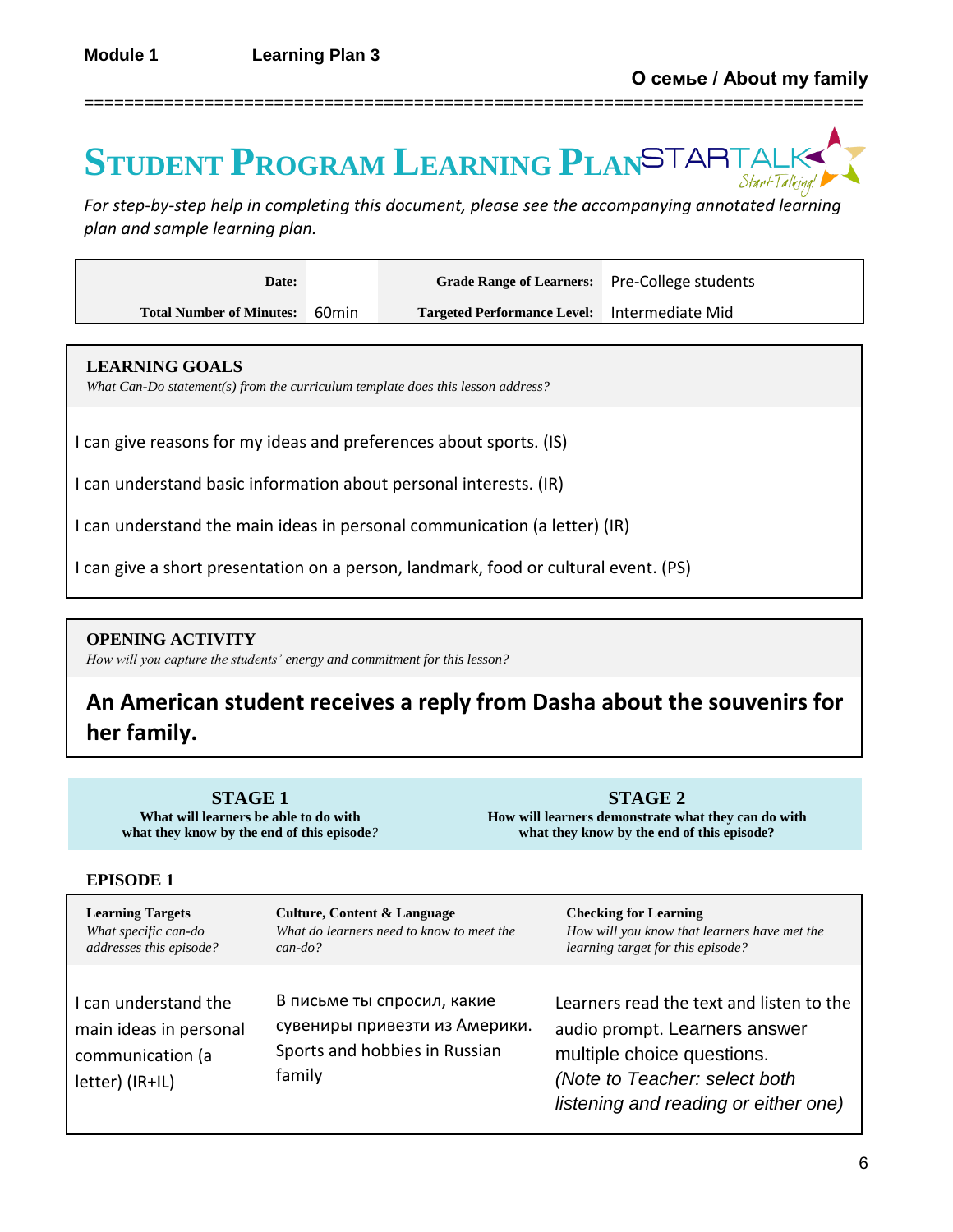### **EPISODE 2**

| <b>Learning Targets</b>                                                 | <b>Culture, Content &amp; Language</b>             | <b>Checking for Learning</b>                                                                                                                                             |
|-------------------------------------------------------------------------|----------------------------------------------------|--------------------------------------------------------------------------------------------------------------------------------------------------------------------------|
| What specific can-do                                                    | What do learners need to know to                   | How will you know that learners have met the learning                                                                                                                    |
| addresses this episode?                                                 | meet the can-do?                                   | target for this episode?                                                                                                                                                 |
| I can understand basic<br>information about<br>personal interests. (IR) | Кому нравится?<br>Что нравится?<br>Хороший сувенир | Based on the message from Dasha, learners<br>complete the graphic organizer with each<br>person's interests and an idea for a gift for<br>each person in Dasha's family. |

==============================================================================

### **EPISODE 3**

| <b>Learning Targets</b>                                                     | Culture, Content & Language                                                                                                                  | <b>Checking for Learning</b>                                                                                                                                                            |
|-----------------------------------------------------------------------------|----------------------------------------------------------------------------------------------------------------------------------------------|-----------------------------------------------------------------------------------------------------------------------------------------------------------------------------------------|
| What specific can-do                                                        | What do learners need to know to meet                                                                                                        | How will you know that learners have met the learning                                                                                                                                   |
| addresses this episode?                                                     | the can-do?                                                                                                                                  | target for this episode?                                                                                                                                                                |
| I can give reasons for<br>my ideas and<br>preferences about<br>sports. (IS) | совершенно согласны<br>(strongly agree), согласны<br>(agree), не согласны<br>(disagree) and<br>совершенно не согласны<br>(strongly disagree) | Four Corners Activity. Learner/Instructor<br>reads the statement and learners choose<br>the most appropriate corner.<br>Independent Learners fill in the graphic<br>organizer provided. |

### **EPISODE 4**

| <b>Learning Targets</b>                                                                      | <b>Culture, Content &amp; Language</b>            | <b>Checking for Learning</b>                                                                |
|----------------------------------------------------------------------------------------------|---------------------------------------------------|---------------------------------------------------------------------------------------------|
| What specific can-do                                                                         | What do learners need to know to meet             | How will you know that learners have met the learning                                       |
| addresses this episode?                                                                      | the can-do?                                       | target for this episode?                                                                    |
| I can give a short<br>presentation on a<br>person, landmark, food<br>or cultural event. (PS) | На праздники мы едим<br>Мы готовим<br>Мы покупаем | Learners present a one minute talk in<br>Russian about food they eat at a holiday<br>event. |

**Add additional learning episodes as needed by copying a learning episode box.**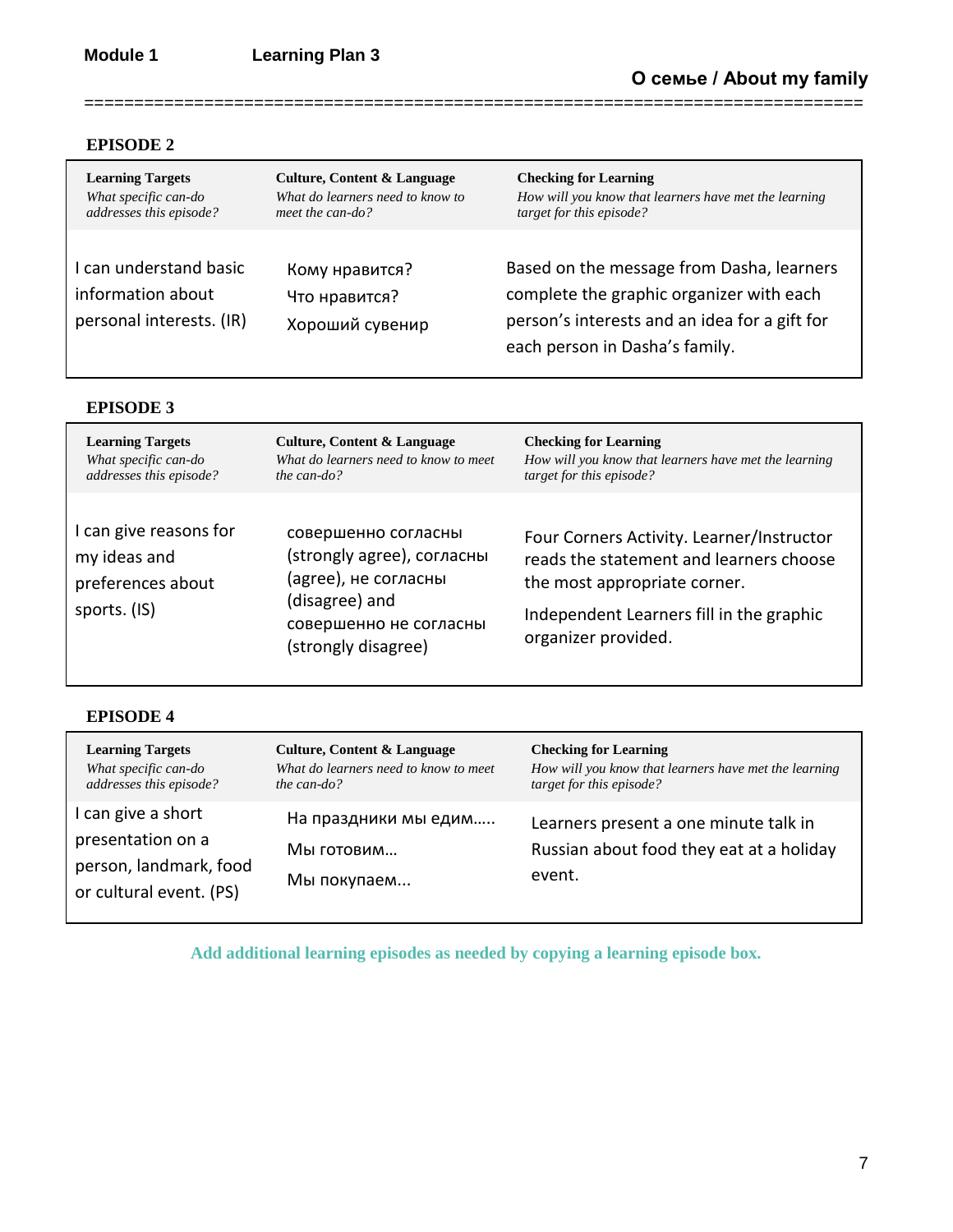### **MATERIALS NEEDED**

*What supplies and materials will you need to successfully implement this learning plan?*

**Text Lesson 3**

**Audio text Lesson 3**

**Graphic Organizer**

### **REFLECTION/NOTES TO SELF**

*Did all learners meet the learning goals of the lesson? What will you do to adapt for those who are not learning? What might you do in subsequent lessons?*

==============================================================================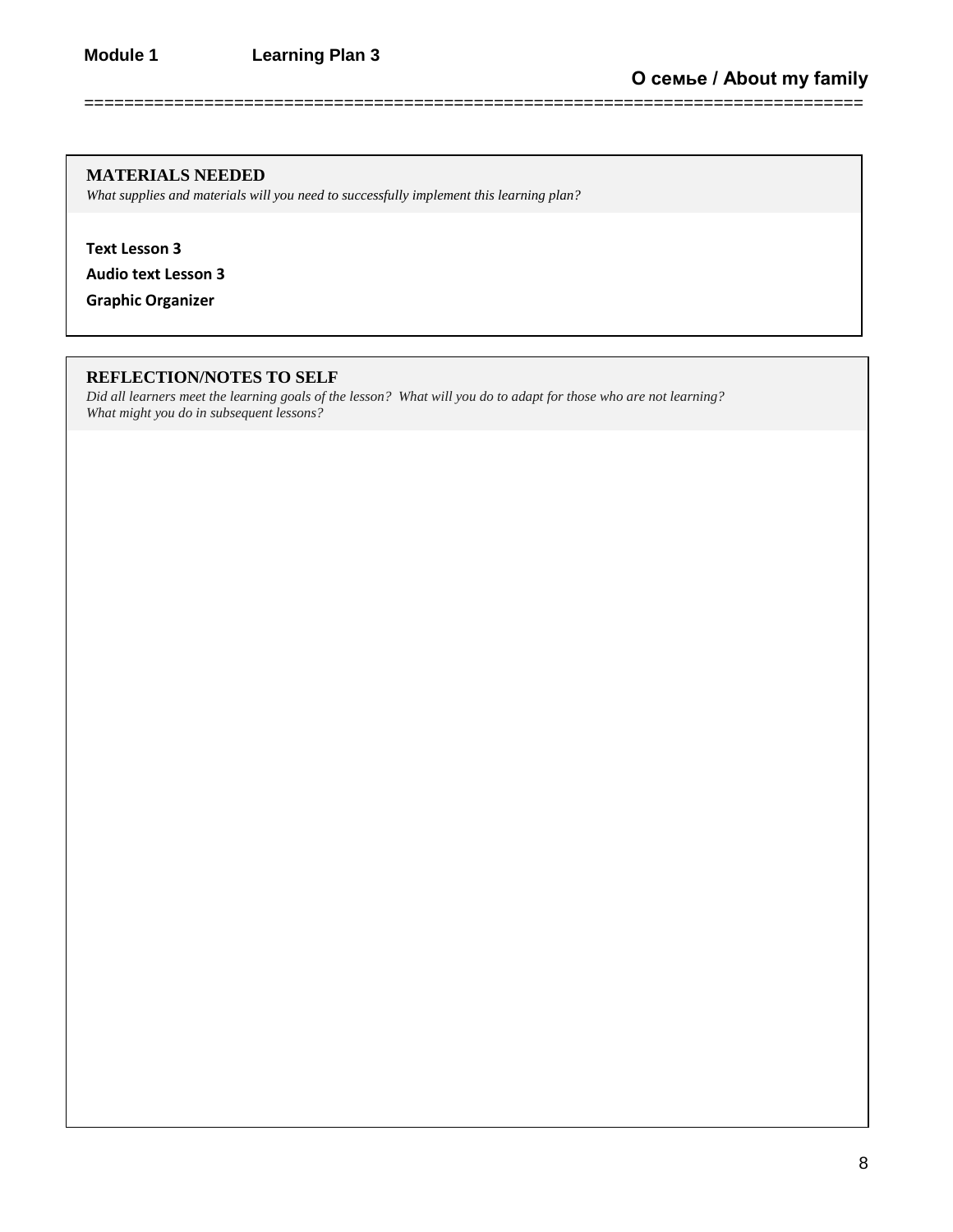**While only Stage 1 and Stage 2 are required for STARTALK purposes, programs are encouraged to use Stage 3 as a planning tool in ways that best meet the needs of their instructors.**

==============================================================================

### **STAGE 3**

**What will prepare learners to demonstrate what they can do with what they know?** 

*Do the learning activities allow students to move from input to shared/guided practice and then to independent application of new learning? Do all activities make the best use of instructional time to maximize student learning and take an appropriate amount of time considering the age of the learner? Do the learning activities provide variety to enable a lively pace for the lesson?*

| <b>LEARNING ACTIVITIES FOR EPISODE 1</b><br>What activities will be used to ensure learners accomplish the learning targets from Episode 1?                  |                 |
|--------------------------------------------------------------------------------------------------------------------------------------------------------------|-----------------|
| Learners read the text. Learners listen to the audio prompt of the text.<br>Learners answer multiple choice questions to identify the main idea of the text. | <b>TIME: 15</b> |

| <b>LEARNING ACTIVITIES FOR EPISODE 2</b><br>What activities will be used to ensure learners accomplish the learning targets from Episode 2?                                                                                                                                                                                                                                             |                 |
|-----------------------------------------------------------------------------------------------------------------------------------------------------------------------------------------------------------------------------------------------------------------------------------------------------------------------------------------------------------------------------------------|-----------------|
| Based on the message from Dasha, learners complete the graphic organizer with<br>each person's interests and an idea for a gift for each person in Dasha's family.<br>Learners ask questions "Who likes ?" and "What does he/she like to do?",<br>come up with appropriate souvenir, and post in in graphic organizer.<br>If in class, learners can report their findings to the class. | <b>TIME: 15</b> |

| <b>LEARNING ACTIVITIES FOR EPISODE 3</b><br>What activities will be used to ensure learners accomplish the learning targets from Episode 3?                                                                                                                                                                                                                  |                 |
|--------------------------------------------------------------------------------------------------------------------------------------------------------------------------------------------------------------------------------------------------------------------------------------------------------------------------------------------------------------|-----------------|
| The instructor chooses one of the statements. Learners are directed to four<br>corners of the room, one each for "совершенно согласны (strongly agree),<br>согласны (agree), не согласны (disagree) and совершенно не согласны<br>(strongly disagree). Each learner chooses a partner and shares his or her reasons<br>for choosing that corner of the room. | <b>TIME: 15</b> |